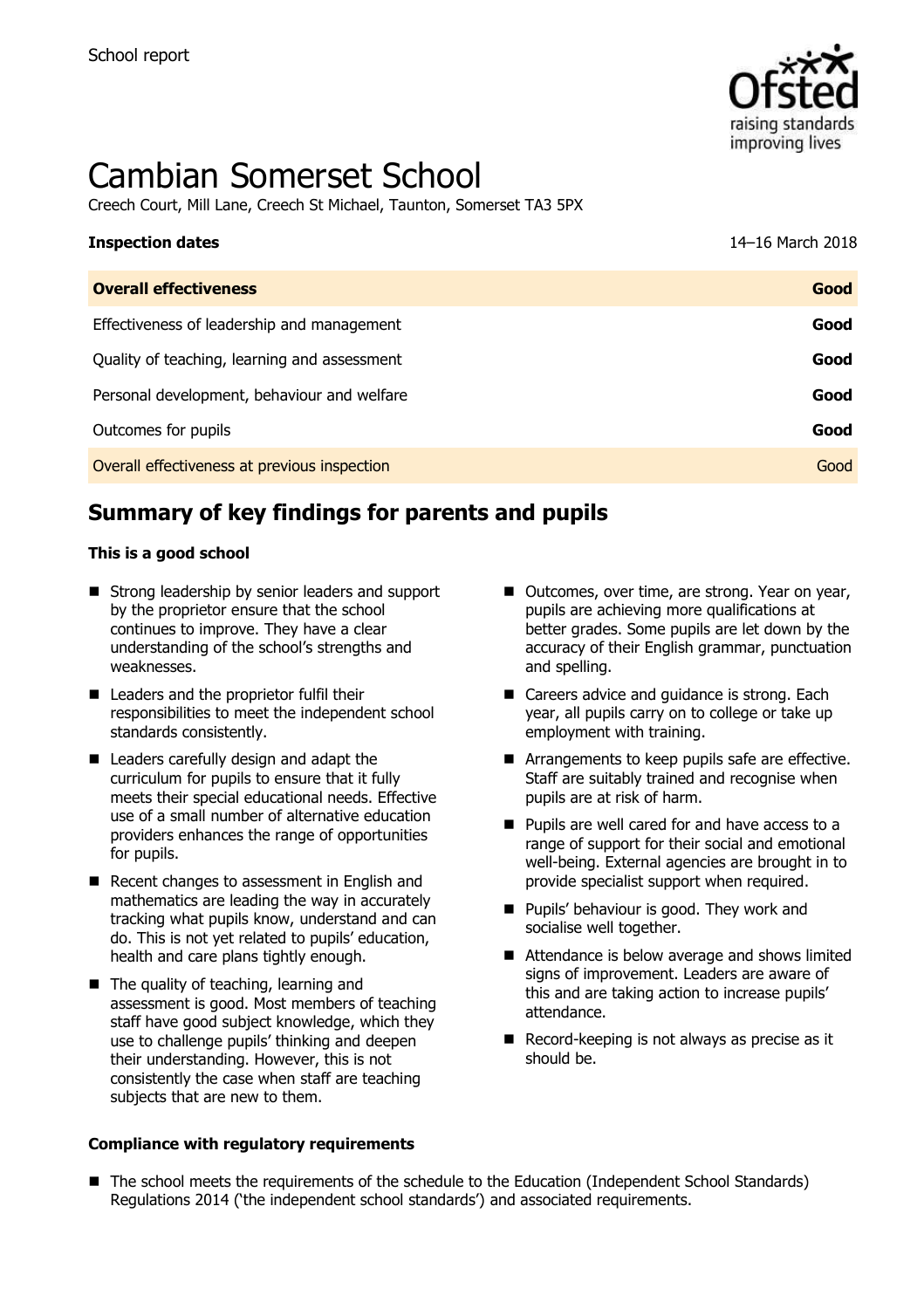

# **Full report**

## **What does the school need to do to improve further?**

- Strengthen leadership and management by ensuring that:
	- teaching staff have the training they need to be secure in their subject knowledge when teaching subjects that are new to them
	- the school's systems for monitoring and evaluating pupils' progress against their education, health and care plan are carefully recorded
	- record-keeping of administrative procedures and processes is tightened
	- leaders work effectively with placing authorities to improve pupils' attendance.
- Raise the quality of teaching, learning and assessment by:
	- ensuring that teaching staff challenge pupils' thinking and deepen their understanding consistently
	- developing pupils' accurate use of spelling, punctuation and grammar in all subjects.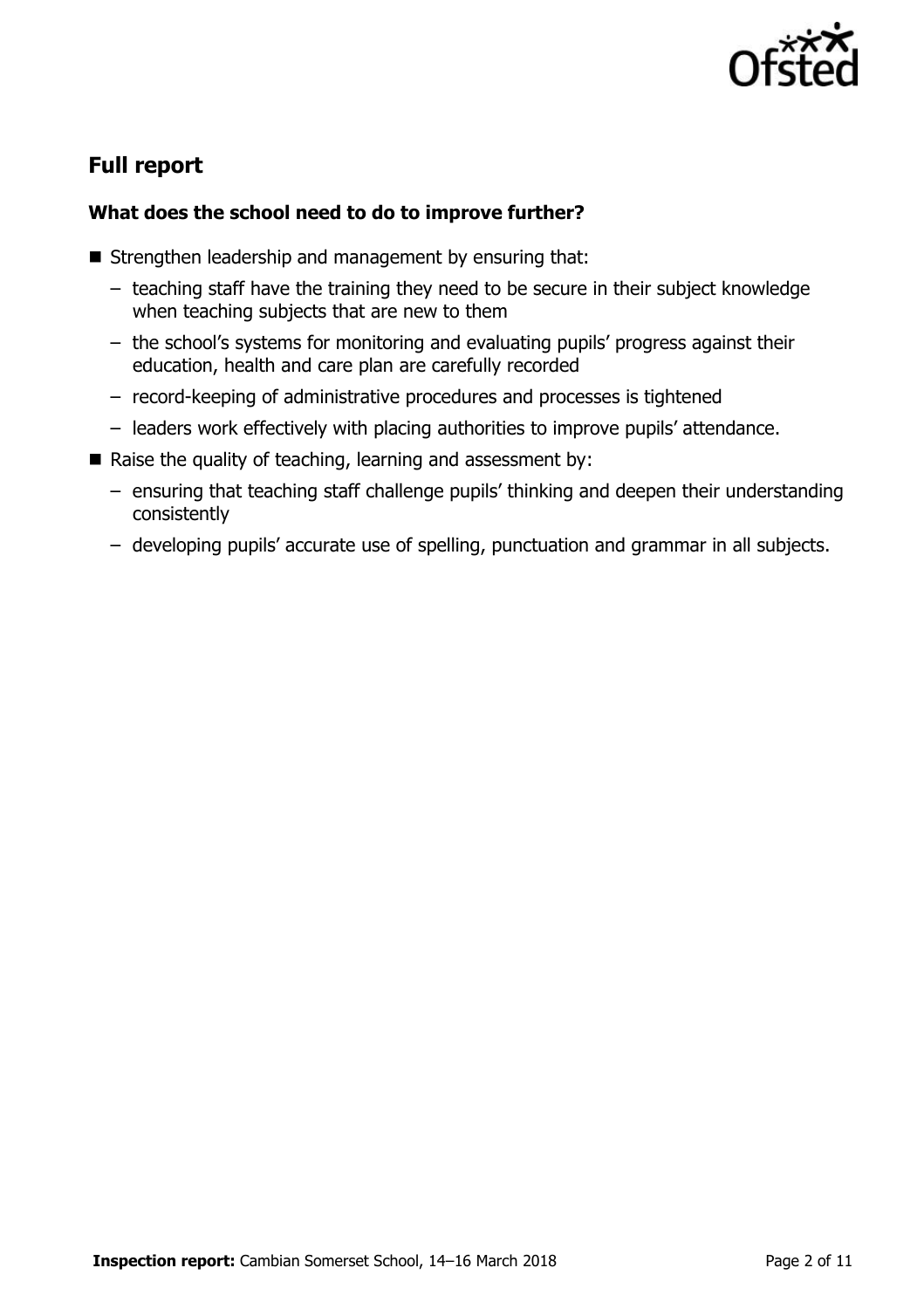

# **Inspection judgements**

#### **Effectiveness of leadership and management Good**

- Clear leadership by the headteacher and her deputy, with the strong support of the proprietor's regional education lead, continues to improve the quality of education and ensures that pupils' welfare is paramount. Staff have bought in to this ethos and vision. Staff who have been at the school since the previous inspection are positive about the improvements that have been seen in recent years. Every member of staff who completed Ofsted's questionnaire feels the school is led well and is proud to work at Cambian Somerset School.
- The proprietor and leaders have ensured that the independent school standards (ISS) are met. The proprietor has ensured that the building is well maintained and that pupils' safety and well-being are not compromised.
- Leaders carefully work with pupils, their parents and placing authorities, to ensure that every pupil has a bespoke curriculum which meets their needs. Leaders engage alternative education providers to ensure that pupils' personal interests are accommodated. Leaders swiftly make changes when necessary. As a result, pupils make strong progress in their personal development and academic learning.
- Leaders are strengthening systems for assessing, monitoring and evaluating the progress that pupils make across the curriculum. They plan to introduce a common assessment system later this academic year to ensure that assessment across all subjects is equally rigorous.
- Leaders make good use of accredited courses. These courses provide structure to learning in a wide range of subjects. They help pupils to develop their knowledge, skills and understanding in academic studies, vocational programmes, life skills and sport. These are particularly effective in boosting pupils' self-esteem and self-confidence.
- Leaders are accurate in their evaluation of the quality of teaching, learning and assessment and the outcomes pupils achieve. They recognise that there is some variability in the quality of teaching and learning across the curriculum and within a few subjects.
- Staff benefit from a wide range of training, much of which is delivered by in-house specialists. As a result, staff are knowledgeable about the most common special educational needs (SEN) that pupils have. They are also confident in their management of behaviour. They calm situations skilfully and help pupils to manage their own emotions.
- Through carefully planning, leaders have integrated opportunities for pupils' spiritual, moral, social and cultural development into the curriculum. Pupils are able to explain the teachings of different religions about values, such as the importance of tolerance. Additionally, each half term pupils enjoy cultural enrichment days which help them understand the geography, history, religion, musical traditions, food and sports associated with different countries.
- Leaders plan visits and arrange visiting speakers to help pupils better understand British values, such as the rule of law. Pupils have a good awareness of the legal system and public institutions, such as the judiciary.
- Many of the systems used in school are now embedded in practice. However, not all of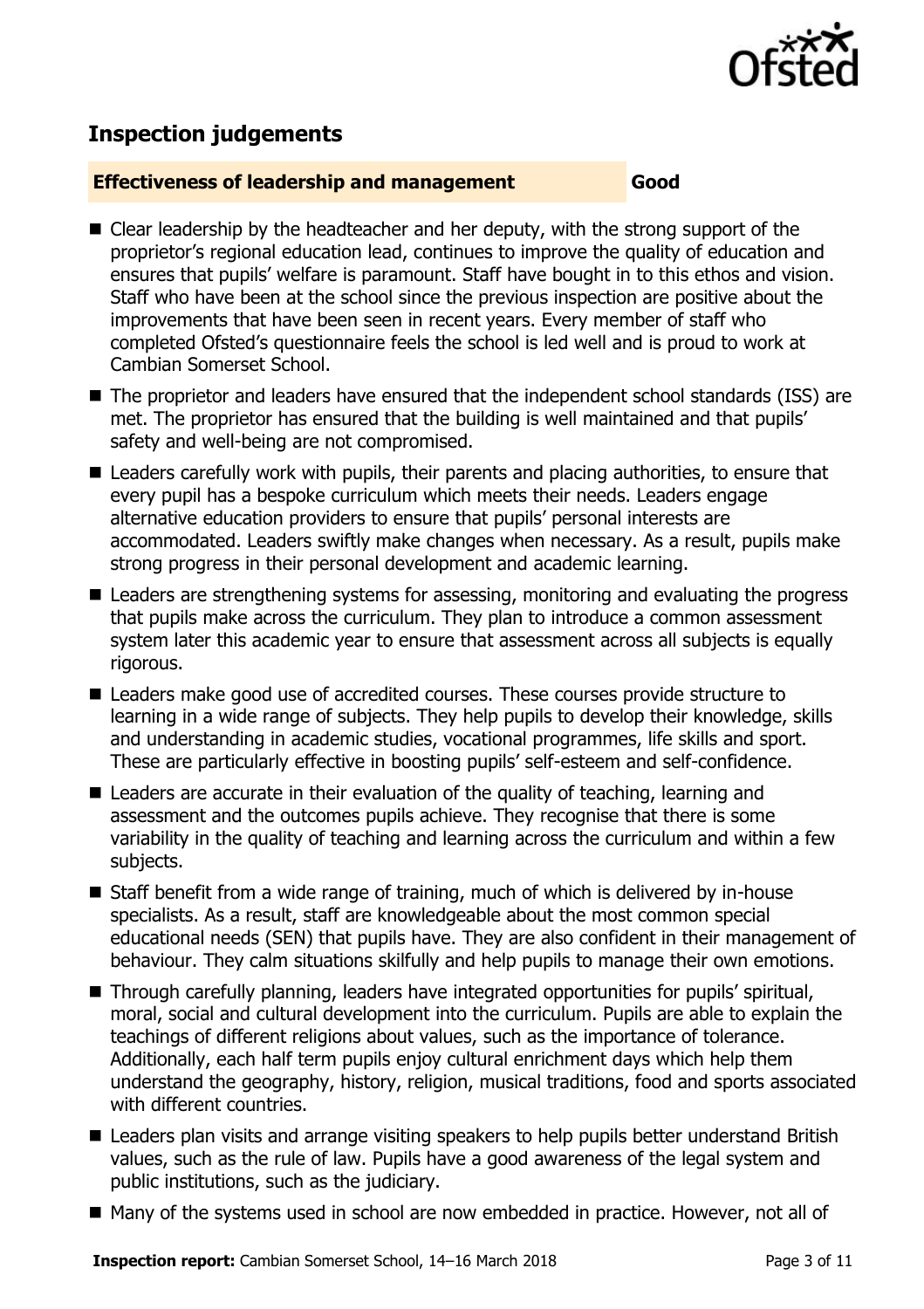

these systems are sufficiently well coordinated. In some cases, individual education plans lack the level of detail needed to help pupils, their parents and school staff monitor progress towards their targets. Leaders are aware of the need for a more cohesive approach to planning and have plans in place to achieve this.

■ The school's website meets the requirements of the ISS. However, the website is difficult to navigate and the information about the curriculum is not sufficiently clear for parents to understand what their child is learning.

#### **Governance**

- Governors, who act on behalf of the proprietor, have a detailed understanding of the school's strengths and weaknesses. Through their regularly monitoring of school performance information, they are able to direct funding precisely to continue to improve the quality of education and the premises. As a result, the school is well maintained and resources are generally of a good quality. However, the science laboratory is not sufficiently well equipped to meet the expectations of new GCSE specifications.
- Governors use their knowledge and skills well to hold leaders to account. They ensure that all of the required policies are in place and are implemented by leaders in the day-today running of the school.

## **Safeguarding**

- $\blacksquare$  The arrangements for safeguarding are effective.
- $\blacksquare$  Pupils are taught well about the risks they may face. Leaders are swift to engage specialist agencies to provide highly effective programmes that explore specific risks.
- Leaders are in regular communication with placing authorities, for example when a pupil starts at the school or if a placement is at risk. As a result, pupils who are placed at the school settle in quickly and make good progress from an early stage. No pupil has had their placement terminated or received a permanent exclusion since the previous inspection.
- The few parents who responded to Parent View were unanimous in their appreciation of the school's efforts regarding their children's welfare. Parents commented on the regular communication they have with staff as well as the good understanding staff have of their children and their needs.
- Risk assessments are in place for the premises and for activities on the school site, at alternative providers and for educational visits. Some of the risk assessments do not contain the level of detail needed for the controls that are to be used. They lack specific detail about the additional provision some pupils need.
- Staff are regularly trained in different aspects of safeguarding, including the 'Prevent' duty. Referrals to local authorities and the police are of good quality and swiftly followed up by leaders when there is any delay in response.
- The requirements of the ISS regarding safeguarding are met, including the publication of the school's safeguarding policy. The arrangements take into account the latest guidance from the Secretary of State. Leaders are aware that some record-keeping is not as tight as it needs to be, particularly with respect to administrative processes.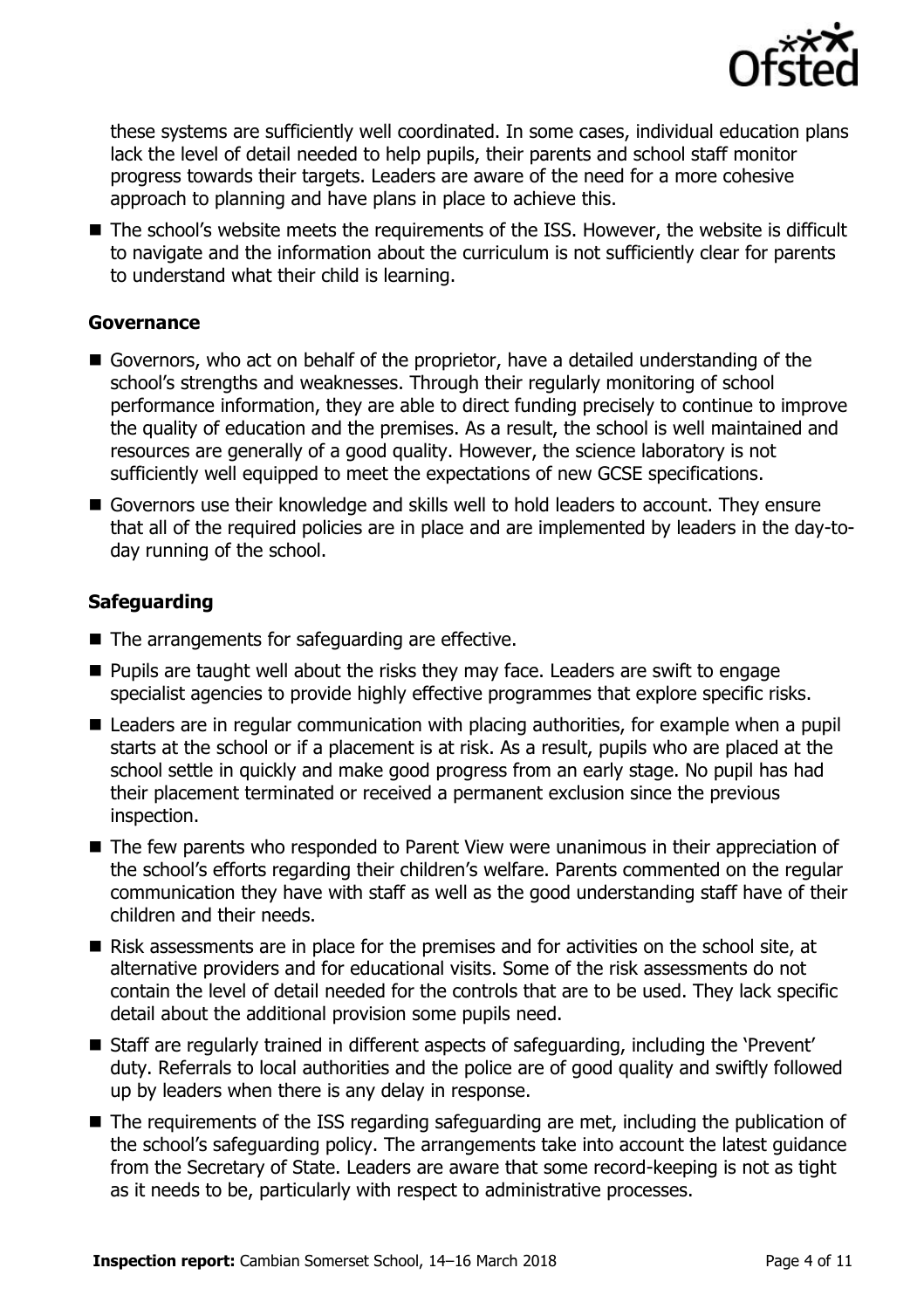

## **Quality of teaching, learning and assessment Good**

- **Pupils work with positive attitudes and focus well on the tasks they are given. Most pupils** can concentrate for extended periods of time.
- Staff are skilled at using pupils' interests to plan learning that ensures that they make strong progress. This includes deepening pupils' spiritual, moral, social development, such as in art, where pupils use their appreciation of local landmarks and knowledge of famous artists to influence their own designs.
- Relationships between teaching staff and pupils are very positive. Increasingly, pupils are interacting better with each other when they are taught with other pupils.
- Teachers' subject knowledge is generally secure and they use this to plan learning carefully in the areas they are expert in. They are accurate in their assessments and use their findings and their good knowledge of each pupil to ensure that pupils make good progress in their studies. However, the few non-specialist teaching staff have not had the training they need to support pupils to reach the higher standards.
- The vast majority of learning support assistants work well with the class teachers to help pupils to develop their skills and deepen their understanding. A few lack the confidence or skills to be able to support and challenge pupils effectively.
- **Following recent training, many teachers increasingly use questioning to assess what** pupils know and understand. From this they review concepts that pupils are less secure in and where pupils are confident, in order to deepen pupils' understanding further. Although this is now the norm in most subjects, a small proportion of teaching staff do not challenge pupils' thinking and deepen their understanding consistently.
- Teachers' and instructors' assessment of pupils' progress is secure. The feedback they provide helps pupils to recognise how they can improve their work. However, staff do not routinely evaluate the accuracy of pupils' grammar, punctuation and spelling. This has a detrimental impact on the quality of their writing.
- Teaching staff make good use of opportunities to challenge stereotypical views. They ensure that pupils have a good appreciation of a range of cultures and understand how these affect pupils as they live in multicultural 21st-century Britain.

## **Personal development, behaviour and welfare Good**

## **Personal development and welfare**

- The school's work to promote pupils' personal development and welfare is good.
- Leaders insist that each pupil is treated as an individual. Staff are sensitive to their needs and know each child well. The building is fully accessible and the curriculum is planned around each pupil's needs. As a result, all pupils are treated equally.
- **Pupils can identify an adult they can communicate with when they are worried. They are** confident that staff will help them. When staff identify that additional support is required, they are swift to provide social and emotional health counselling or specialist help.
- Leaders ensure that pupils are provided with high-quality careers advice and guidance.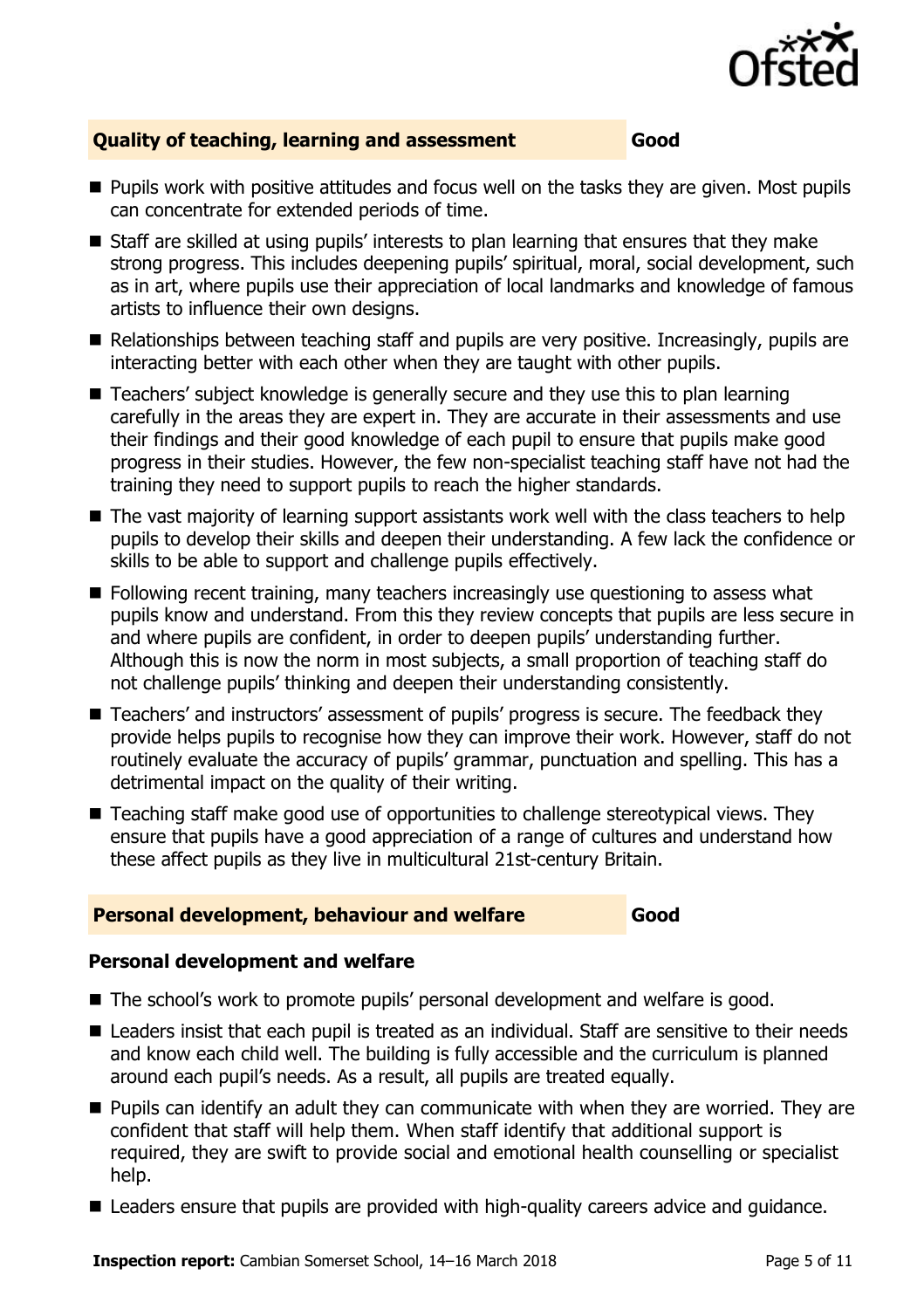

Pupils benefit from work-related learning and activities which give them an insight into the world of work. Through these pupils identify careers that interest them and are clear about pathways to reach their goals.

- Many pupils benefit from following courses or receiving support from alternative providers. Providers give school leaders regular and timely reports. These are thorough and give information about pupils' attendance, their behaviour and progress. In almost all cases, pupils make strong progress in their vocational studies and personal development.
- Leaders engage external agencies to raise pupils' awareness of risks, for example regarding their sexual health and as teenage drivers. This work has been effective in helping pupils to give thought to the decisions they make and develop strategies to keep themselves safe.
- Risk assessments are in place for a wide range of activities, premises and individual pupils. For a few activities, the arrangements to reduce the likelihood of harm do not sufficiently consider pupils' individual needs.

#### **Behaviour**

- The behaviour of pupils is good.
- The recently revised behaviour policy is having demonstrable, positive impact on pupils' behaviour. Staff are aware of the triggers and indicators that may cause pupils to misbehave, and plan to minimise these. Staff use their training in de-escalation techniques effectively. Pupils are learning how to manage their own behaviour. As a result, the number of incidents of misbehaviour and bullying has fallen sharply.
- $\blacksquare$  The use of restraint has reduced significantly. When it is used, procedures are appropriately followed. Leaders recognise that debriefs and lessons learned need to be recorded more systematically.
- Observation of pupils who are distressed demonstrates the school's new approach. Pupils are given time and space to regulate their own behaviour and in the use of de-escalation effectively by staff.
- The school is an orderly environment. Pupils are polite to staff and visitors, and conduct themselves well during the school day, including during breaks and at lunchtime. They make good use of the outdoor space and social areas.
- Some pupils use inappropriate language. This is not routinely challenged and so is often repeated.
- **Pupils' attendance is below, and persistent absenteeism is higher than, that seen typically** in special schools. Leaders are aware of the many reasons that prevent pupils attending school, including those regarding transport arranged by local authorities. Although there is only limited improvement, around a quarter of the pupils are attending much more regularly than they have in the past.
- Exclusions, while reducing in their number and length, persist. Just over half of all pupils have had at least one fixed-term exclusion this year. This is a marked reduction from previous years and represents an improving trend.

#### **Outcomes for pupils Good**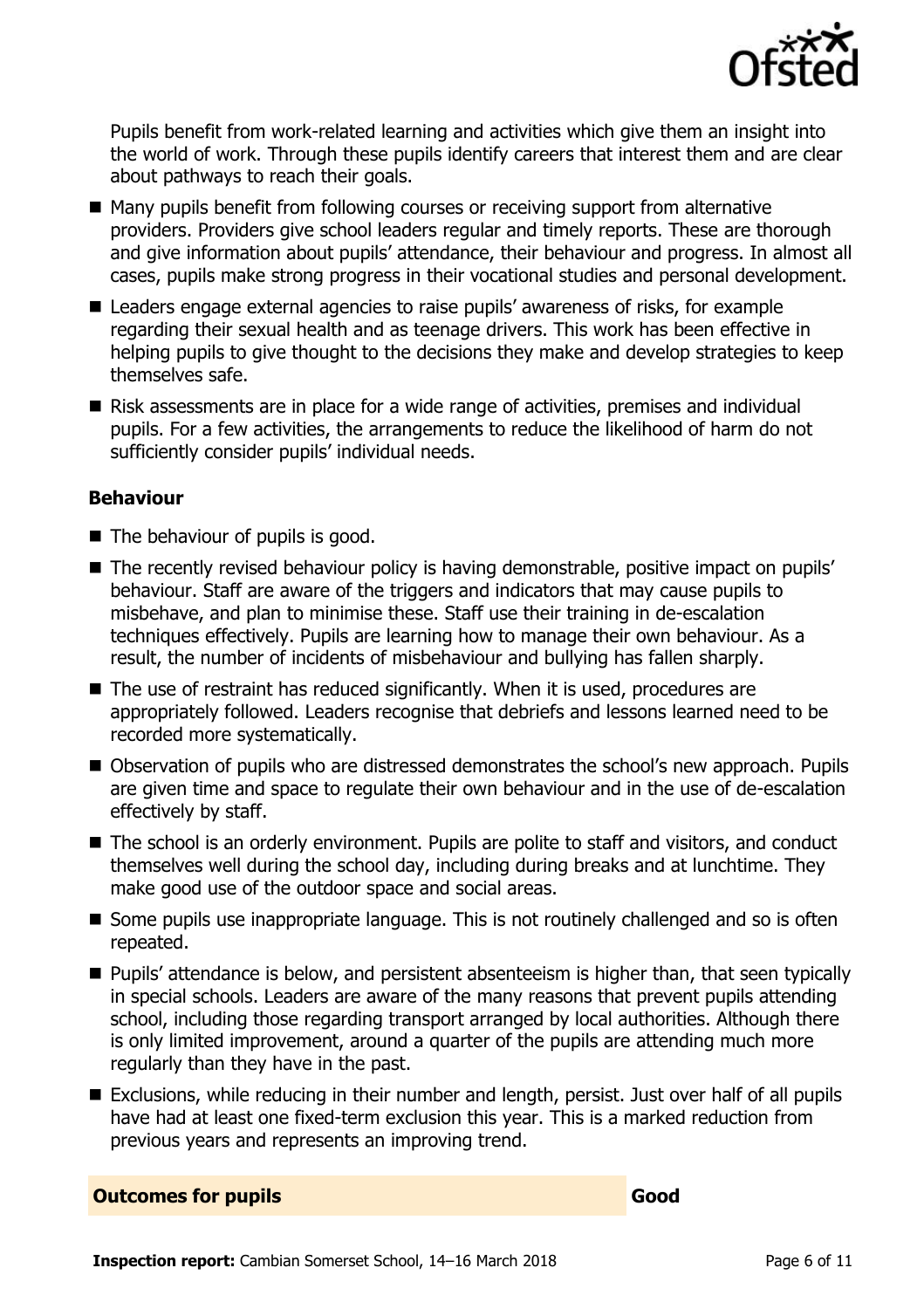

- **Pupils' progress in almost aspects of the school's curriculum is good. It is especially strong** in motor vehicle studies, where pupils show a good understanding of practical aspects and the theory that underpins this. This inspires pupils to consider further training and employment in this area.
- When pupils reach the end of Year 11, an increasing proportion are successful in achieving GCSEs. They also achieve other qualifications, such as vocationally related qualifications, functional skills in English and mathematics, entry-level certificates and unit awards.
- The very few pupils who continue to the sixth form make good progress in their 16 to 19 study programmes. Study programmes include courses in English, mathematics, a vocational 'core' course, tutorials and work-related learning.
- Pupils achieve positive destinations after they leave school. In 2017, every leaver continued to further education or employment with training. This continues an improving trend since the previous inspection.
- There are no discernible differences between children looked after and other pupils.
- Expectations of pupils' academic progress in a few subjects are too low. In these areas, teachers do not ensure that pupils have sufficient depth of understanding.
- Across the school, the quality of pupils' grammar, punctuation and spelling are not improving quickly enough. Teachers do not routinely help pupils to improve this aspect of their learning.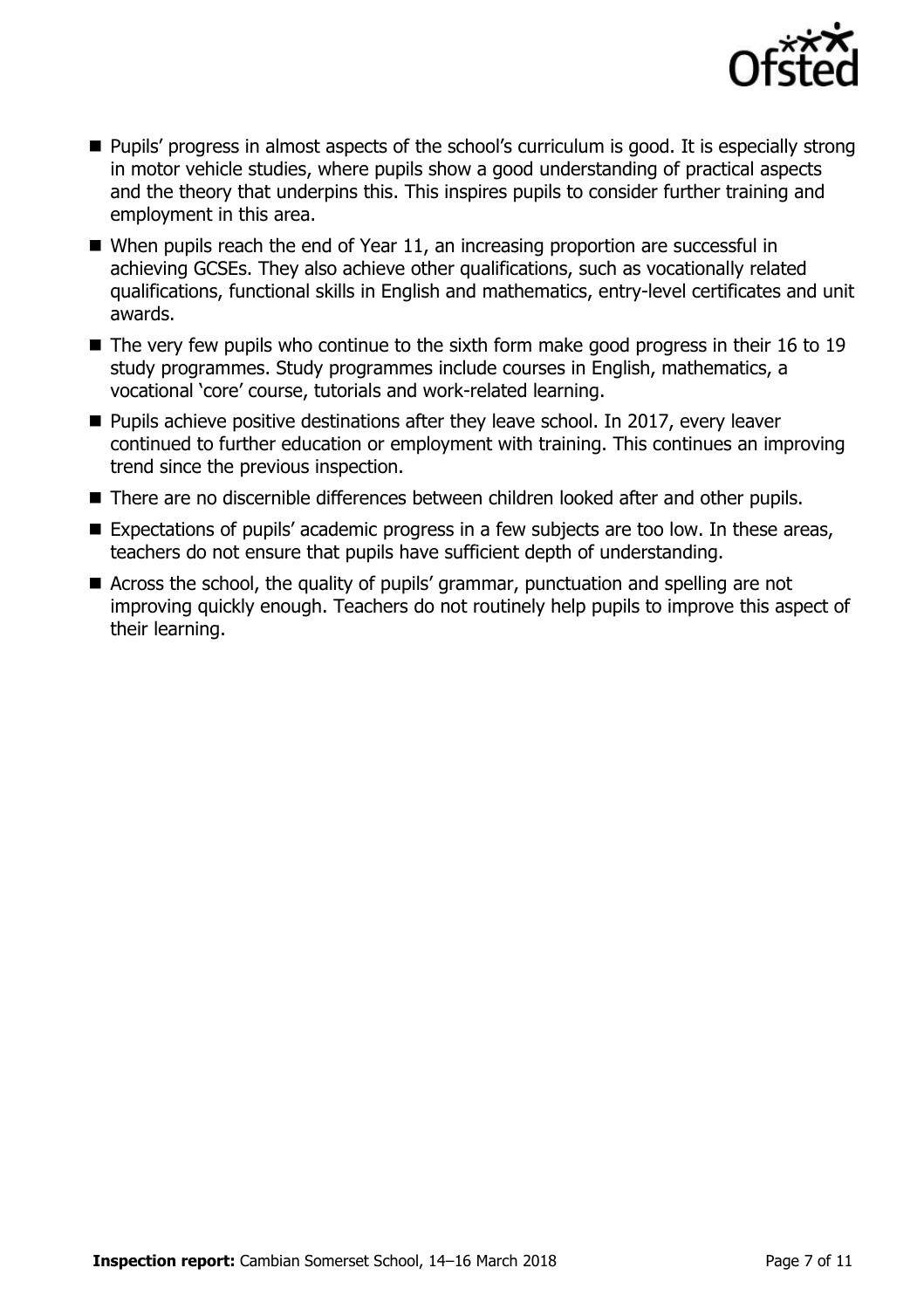

# **School details**

| Unique reference number | 131455   |
|-------------------------|----------|
| DfE registration number | 933/6211 |
| Inspection number       | 10041374 |

This inspection was carried out under section 109(1) and (2) of the Education and Skills Act 2008, the purpose of which is to advise the Secretary of State for Education about the school's suitability for continued registration as an independent school.

| Type of school                         | Other independent special school                                                                           |
|----------------------------------------|------------------------------------------------------------------------------------------------------------|
| School category                        | Independent school                                                                                         |
| Age range of pupils                    | 10 to 18                                                                                                   |
| Gender of pupils                       | Mixed                                                                                                      |
| Number of pupils on the school roll    | 24                                                                                                         |
| Of which, number on roll in sixth form | $\mathbf{1}$                                                                                               |
| Number of part-time pupils             | $\overline{2}$                                                                                             |
| Proprietor                             | <b>Cambian Education</b>                                                                                   |
| Chair                                  | Josh Fitzgerald                                                                                            |
| Headteacher                            | <b>Nicky Teakle</b>                                                                                        |
| Annual fees (day pupils)               | £41,500-51,500                                                                                             |
| Telephone number                       | 01823 443133                                                                                               |
| Website                                | http://www.cambiangroup.com/childrensserv<br>ices/specialisteducationservices/esddayschoo<br><b>S.aspx</b> |
| <b>Email address</b>                   | education@cambiangroup.com                                                                                 |
| Date of previous inspection            | 24-26 March 2015                                                                                           |

## **Information about this school**

- Cambian Somerset School is an independent, co-educational day school for pupils who have autistic spectrum disorder and social, emotional and mental health difficulties.
- The school is owned by the Cambian Group, who provide specialist education and behavioural health services for children. The company aims 'to actively enable each and every one of the people in our care to achieve their personal best, however it is defined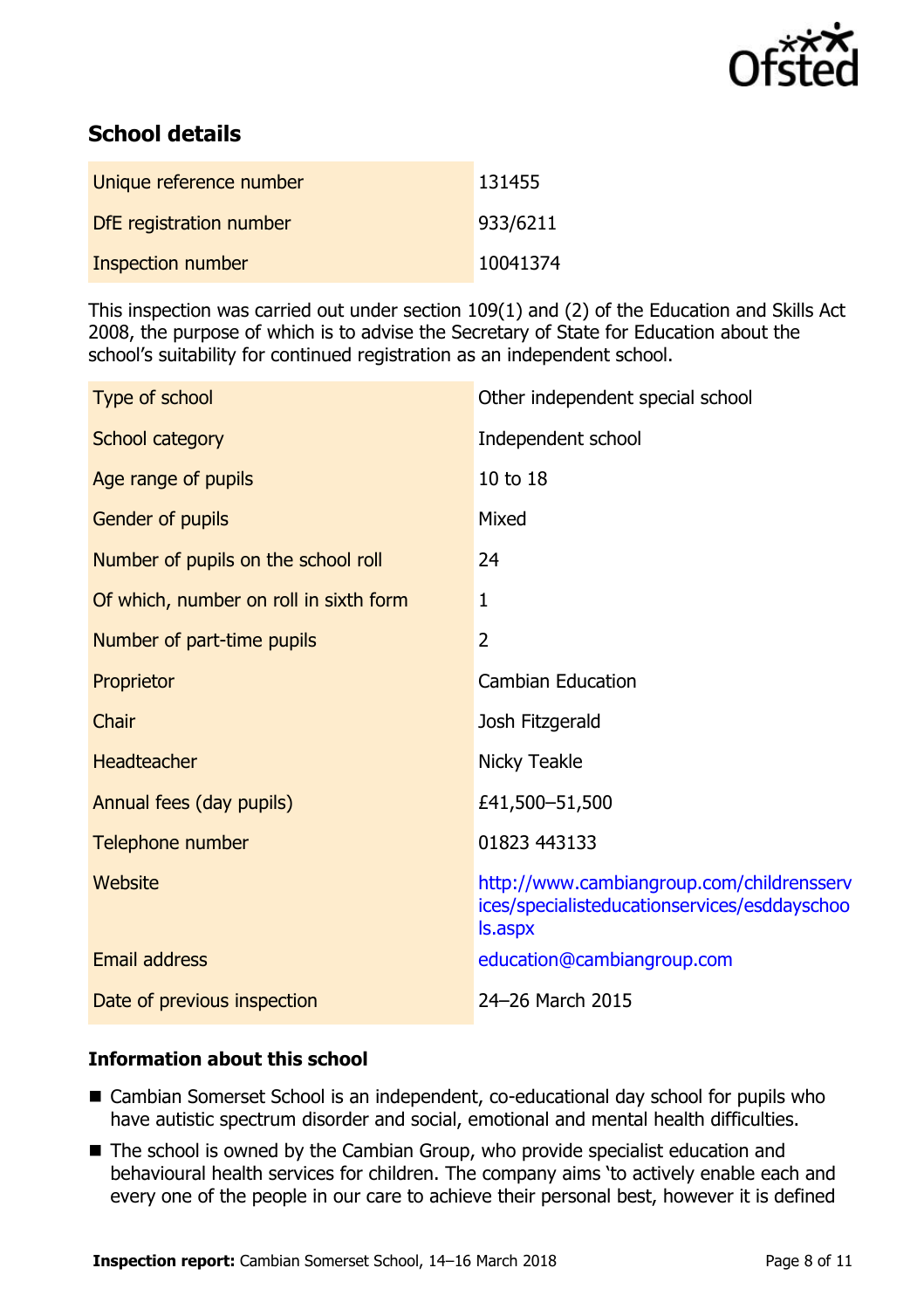

by them or for them.'

- The majority of pupils are White British. There are more boys than girls.
- The school uses four alternative providers: Alternative Education Company, Bicton College, Reach Alternative Education and Somerset Equus Limited.
- The school's previous standard inspection was undertaken from 24 to 26 March 2015, when the school was judged to be good.
- The school is overseen by the headteacher, who took up post in January 2017.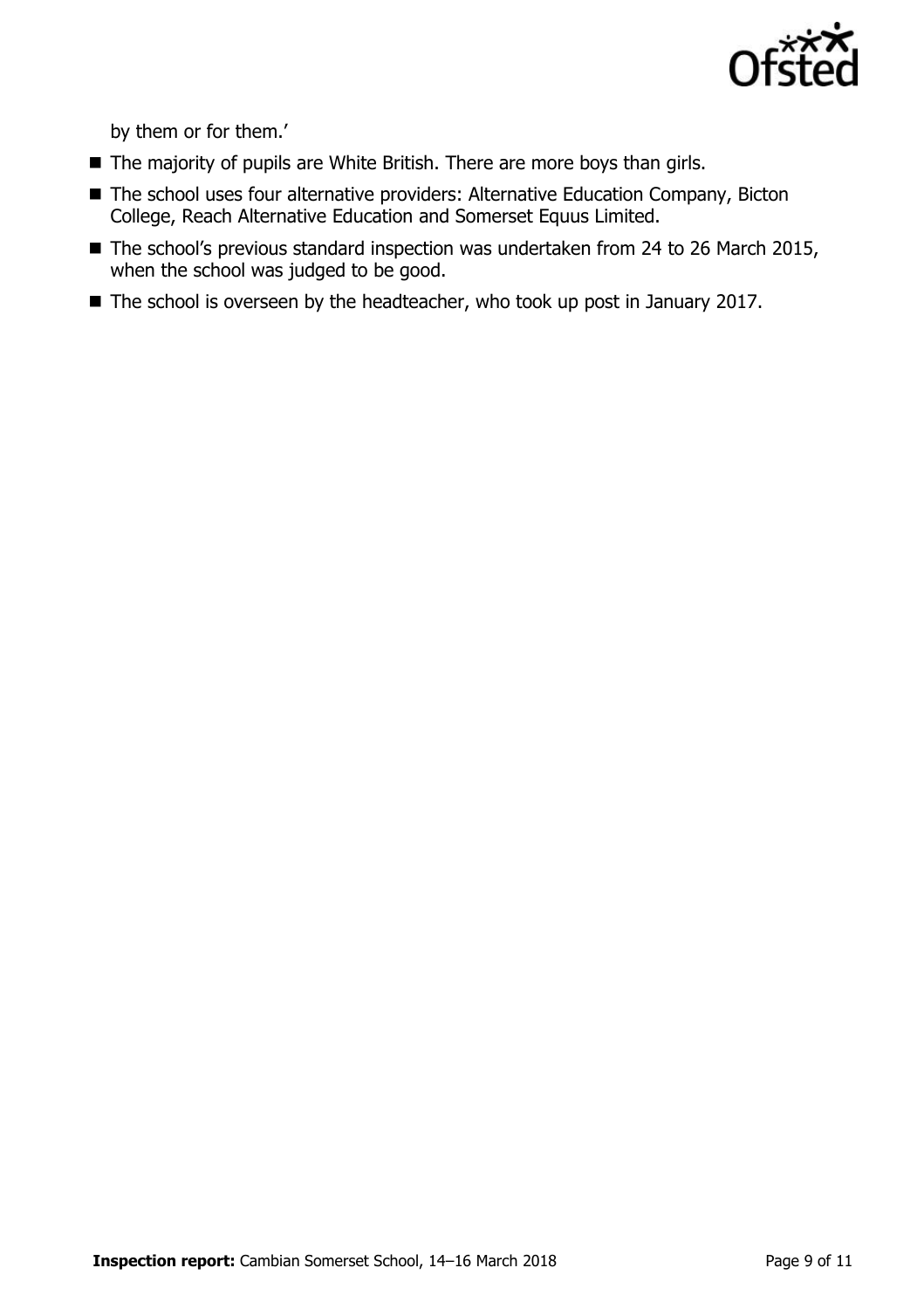

## **Information about this inspection**

- The inspector observed pupils learning in a range of subjects. In addition, the inspector looked at pupils' work and information kept by the school about pupils' learning and progress.
- The inspector spoke with pupils and staff throughout the inspection.
- Discussions took place with the chair of the governance group, the headteacher, senior and middle leaders about specific aspects of the school's work.
- The inspector scrutinised schemes of work, pupils' individual education plans and other resources provided by the school. He also reviewed, in detail, reports and assessments from alternative education providers.
- The inspector scrutinised records relating to safeguarding, behaviour and attendance. School policies and documentation, including risk assessments, were also examined. In addition, the inspector undertook a tour of the premises.
- The inspector took into account the views of 24 members of staff who completed Ofsted's questionnaire for staff and considered the views of three parents.

#### **Inspection team**

Iain Freeland, lead inspector **Her Majesty's Inspector**